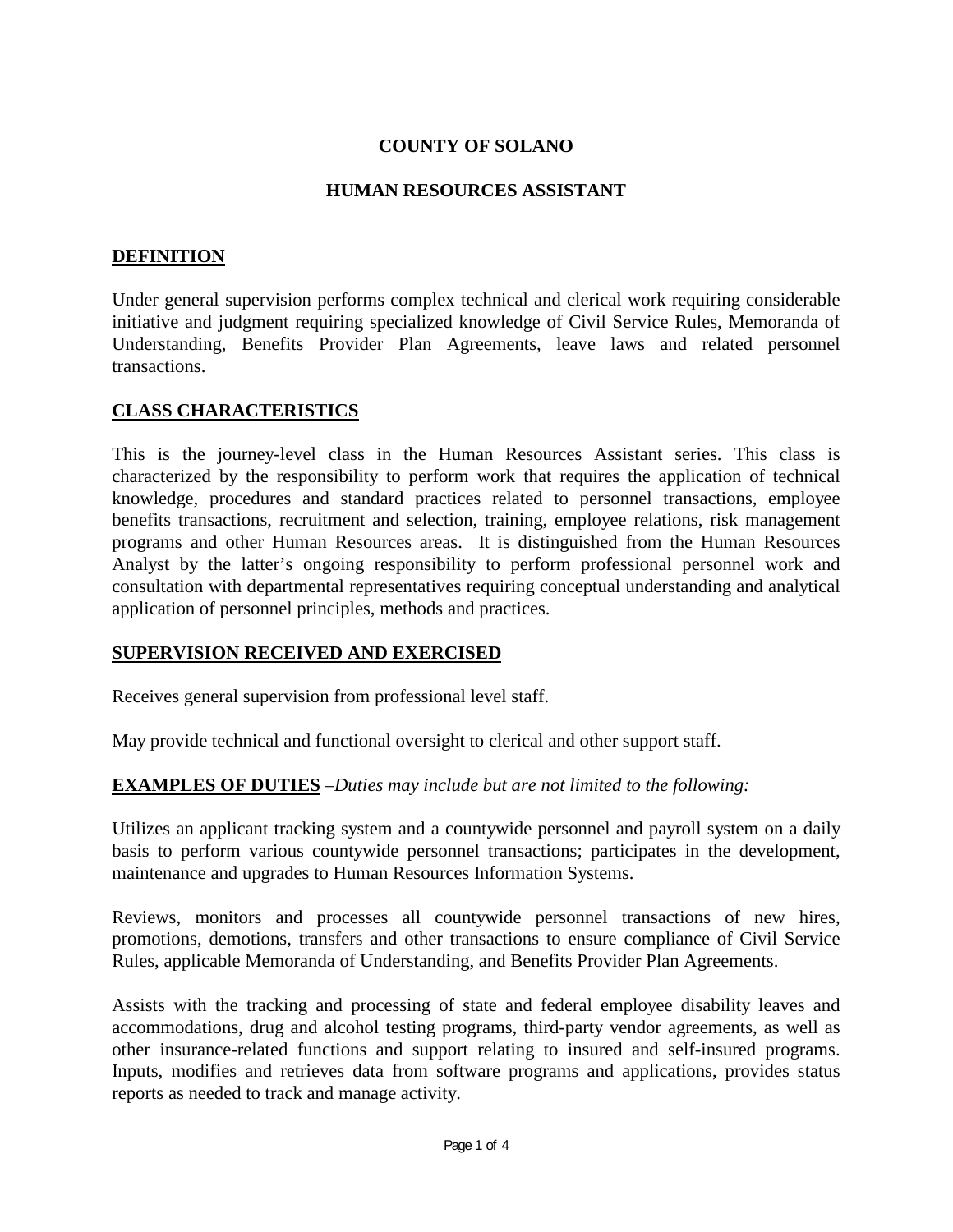Modifies and retrieves information from a database; manipulates data to generate a wide variety of informational and statistical reports; proofreads reports for accuracy of data and statistical tabulations.

Greets and assists visitors and callers referring them to sources of information, distributes appropriate forms, and explains processes and procedures related to the Human Resources Department.

Answers routine questions from candidates, general public and county employees related to job opportunities, employment procedures, benefits information, disability leave, leaves of absences, and policies, rules and regulations; responds to general inquiries regarding application status, testing dates and sites; responds to survey requests submitted by other agencies; refers more complex questions to professional staff.

Prepares job announcements, brochures and advertisements; completes initial screening of applicants; schedules and proctors examinations; organizes recruitment scheduling and certifications.

Travels independently to sites outside of county offices to participate at job fairs and/or benefit fairs.

Coordinates health benefits open enrollment, new employee orientation, health, wellness or safety-related meetings or events, and appointments for deferred compensation consultants.

Maintains official human resources, personnel and benefits records and files.

Reconciles program invoices with actual services in relation to vendor-provided services.

Maintains professional knowledge in applicable areas and keeps abreast of changes in job-related rules, statutes, laws and new business trends; makes recommendations for the implementation of changes; reads and interprets professional literature; attends training programs, workshops and seminars as appropriate.

# **JOB RELATED AND ESSENTIAL QUALIFICATIONS**

# **Knowledge of:**

Knowledge of regulations affecting employee selection devices and proctoring practices.

Work performance procedures.

Applicant flow.

Appeal and grievance processing practices.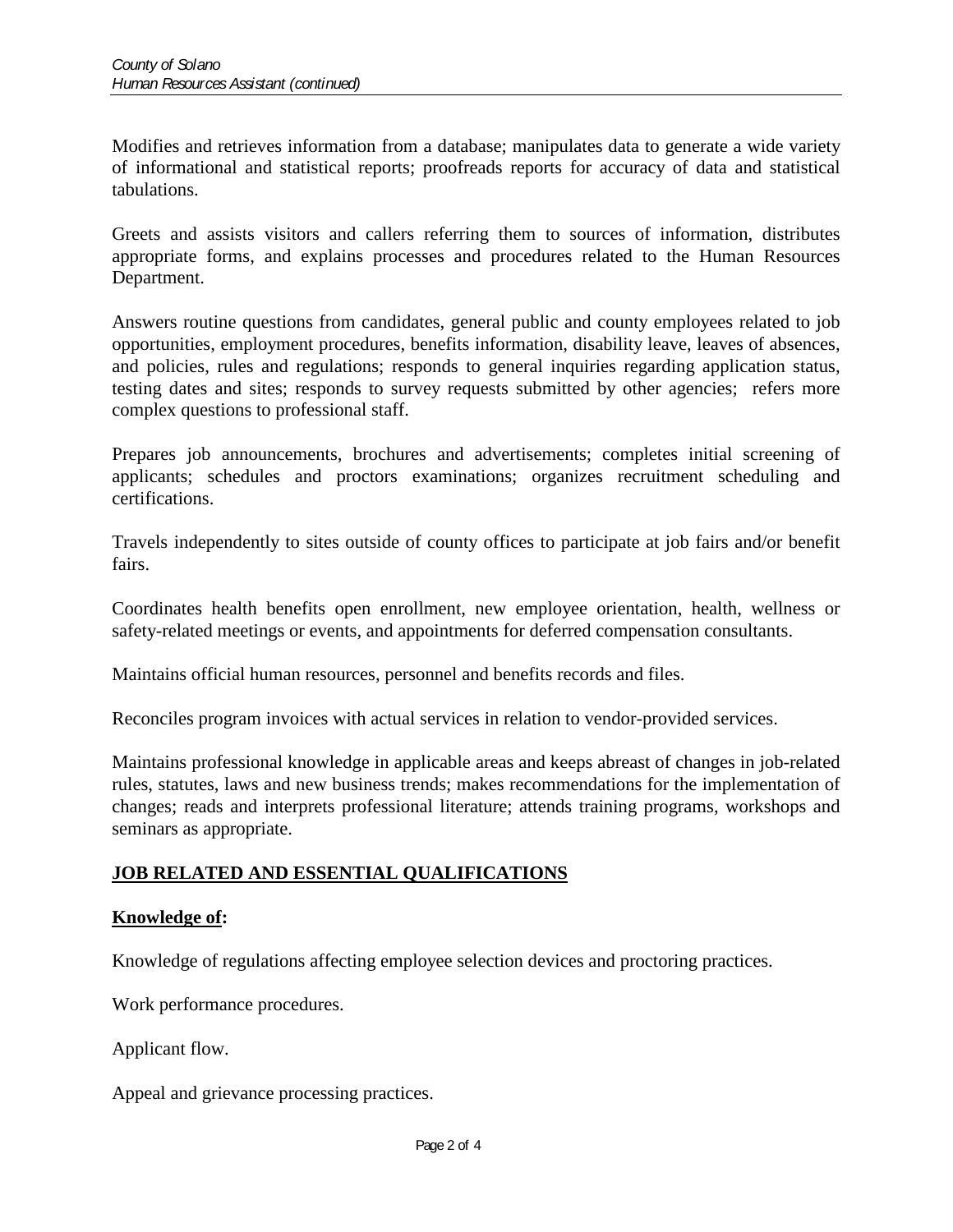Administrative language applicable to personnel.

Organizational structure and services provided by California Counties.

Automated personnel systems.

Payroll and position control practices.

### **Skill to:**

Operate office equipment including a personal computer, copy and fax machines and printers.

### **Ability to:**

Represent the County.

Schedule and proctor examinations.

Provide information and answer questions to departments, employees, and the public regarding personnel questions/issues.

Assist in developing written, oral and performance exams.

Prepare employee newsletter, brochures and other materials.

Read and explain complex rules, regulations and legislation.

Collect and analyze data to establish and identify needs and draw conclusions.

Develop goals and objectives.

Prepare routine narrative and statistical reports.

Communicate clearly and concisely, both orally and in writing.

Establish, maintain and foster positive and harmonious working relationships with those contacted in the course of work.

### **EXPERIENCE AND EDUCATION/TRAINING**

#### **Experience:**

One (1) year of experience as a Human Resources Assistant Entry or equivalent, preferably within the public sector.